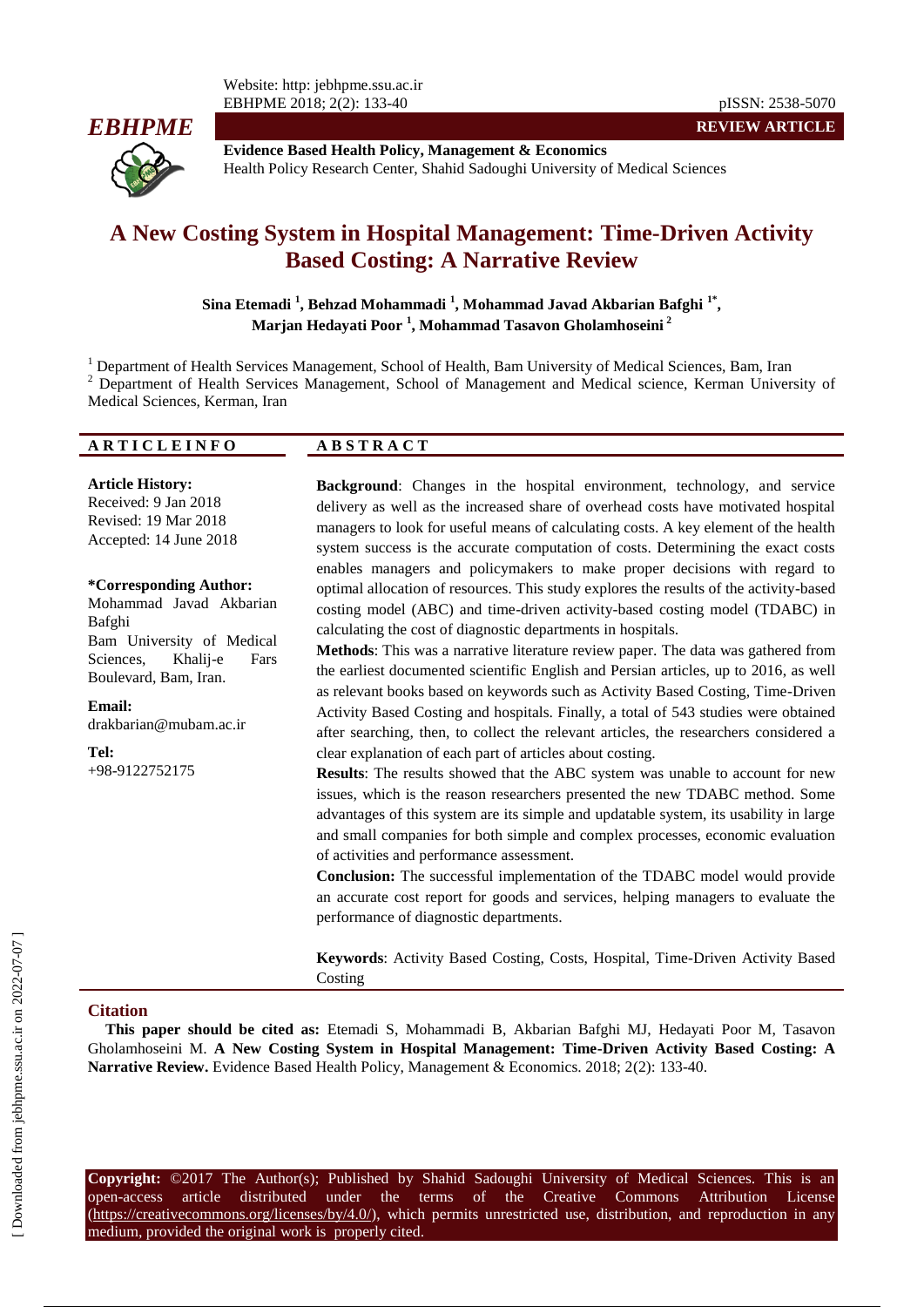

#### **Introduction**

Timely access to accurate and appropriate cost data is one of the key challenges of health care organizations. Cost information are the base for pricing decisions and developing financial strategies (1).

In Iran, 6.7 percent of Gross Domestic Products (GDP) belongs to health sector (2) and hospitals as the largest and most expensive healthcare units are of paramount importance. Hospitals account for about 50-80 percent of total expenditures in the healthcare system (3). Nowadays, advanced technologies are increasingly growing and complexity and variety of these technologies are also increasing. Therefore, understanding changes and measuring them have an important impact on organizational costs and these variety and complexity in service organizations, such as hospitals, are more than producing organizations (4).

During the past years the cost of hospital services has increased significantly in most of the countries and has attracted the attentions to hospital costs (5). It requires an appropriate and efficient system that enable hospitals to identify variety and complexity of activities and measuring their impact on costs of service provision (4). Therefore, the need to have an appropriate costing system that can allocate costs to products and services will more precisely increase (6).

From the perspective of the health economics, determining the cost price has an important role in achieving a clear understanding of costs trends, developing operational budget, and efficient use of resources. Costing and cost analysis as a managerial tool could be helpful in investing decisions about activities and infrastructures (7).

Traditional costing systems, particularly those that are using in Iran hospitals, due to their nature, are not able to meet expectations cost of services based on fixed tariffs levied without considering the conditions. Also, because they are doing the calculations based

on a series of fixed tariffs, regardless of the hospital's status, it is obvious that the current costing systems cannot provide appropriate information for decision-makers (8).

Costing methods have enjoyed significant progress during the recent years, Activity Based Costing (ABC) is one of the most recent ones (9). Theoretically, it is straightforward, understandable for users, but practically it is complex and costly. If an organization has decided to use the ABC method, information on all resources, activities and their motivator must be identified and documented, in some cases these may be more than 100 units. Thus, despite its advantages in providing more accurate information on expire cost, it is not widely accepted (10).

In order to address the disadvantages of the ABC, Time-Driven Activity Based Costing (TDABC) system was introduced by Caplan and Anderson (YEAR). The main goal of the TDABC is to help strategic decision-making and reducing the time of producing services and goods (11). Because of its simplicity, fast implementation, easy to update, and identifying unnecessary activities in cost calculations, it has attracted the attention of researchers. The TDABC can also be helpful for managers in resource planning (12). Therefore, in the current study researchers are intended to explain the new TDABC and its applications in costing diagnostic wards of hospitals and to compare it with traditional costing systems.

## **Materials and Methods**

This study was based on the study of costbased research on time-based activities in Iran and other countries.

Using a comprehensive research strategy, it was tried to minimize the probable articles associated with the term "time-based cost" from the earliest documented scientific articles in the field of costing, both traditional and new, up to 2016 collected from valid databases. To research for bases, the key words related to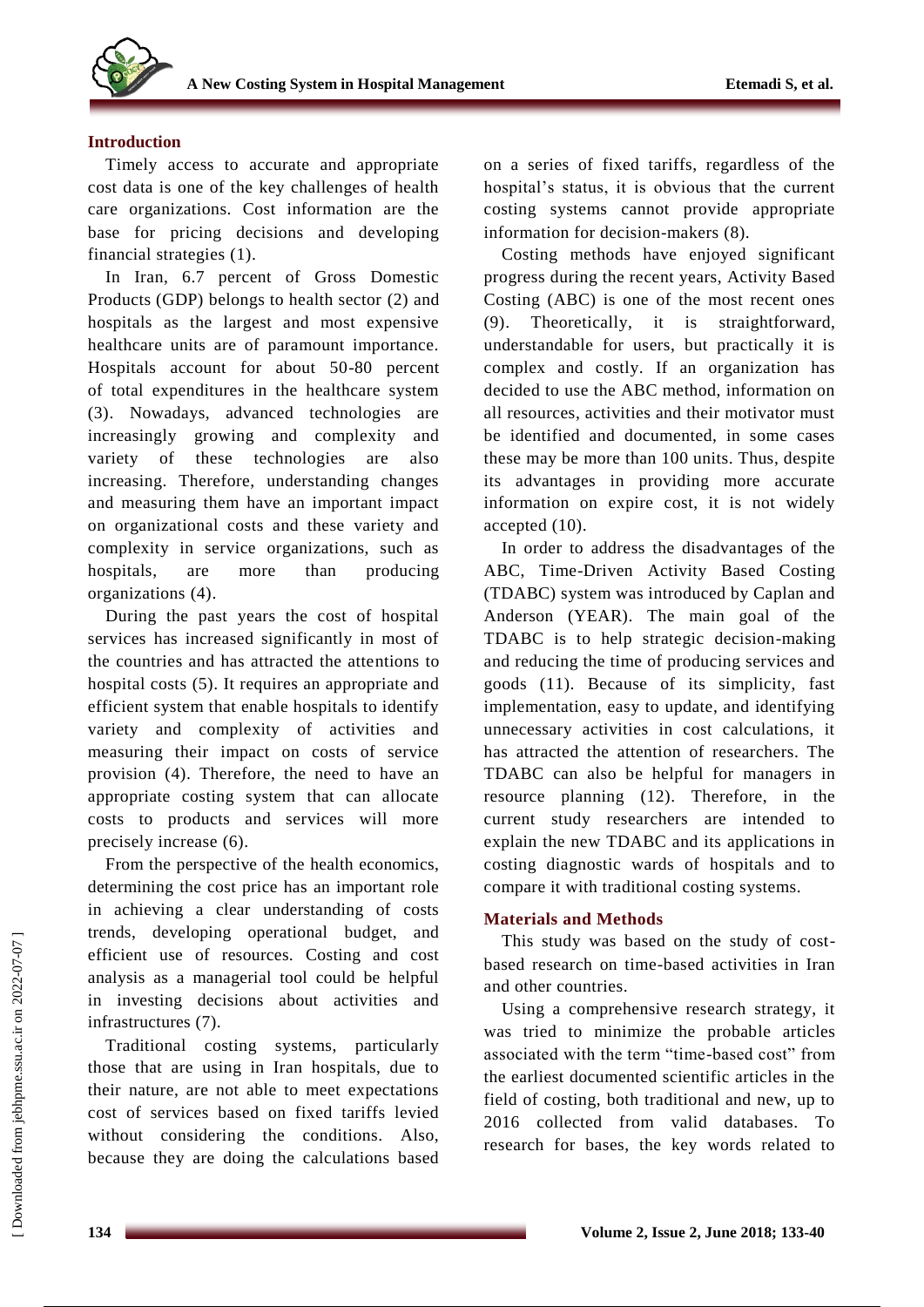

costing system include: hospital, cost, activitybased costing, time driven-based costing, accounting, cost effectiveness, cost analysis, traditional costing, cost allocation and the equivalents of these words in Persian and English were used to research in databases.

Databases based on their relationship with health care were:

Embase, MEDLINE, Pubmed, CINHAL, Scopus, OvidSP, Web of science, Science direct, SID, Google scholar, Cochrane database, WHO website, Magiran, Barakat knowledge network system, Irandoc.

Studies were selected regarding at least one of the following: regardless of the type of study, it was about costing and one of its methods; or studies that have the necessary information (abstract or full text); and studies that compared methods and methods of modern aboard; the following criteria were also used to evaluate the quality of studies for inclusion in the study:

- Having a clear explanation of the goals of the study (such as: research question, main goals and special research goals)

- Having a clear explanation of the study methodology (such as: review of studies, methodology, assumptions used)

- Having a clear explanation of the costing methodology (such as: perspective, resource measurement, valuation, inclusion of uncertainty)

- Having a clear explanation of the data source

- Having a clear explanation and details of the results.

Three screening steps were performed for

identified studies. In the first step, the word "Activity-Based Costing" was searched and titles and abstracts were displayed. This research comprehensively included all studies that included activity-based costing and they explicitly referred to it as a key issue, and any study that was not abstracted around the activity-based focus was excluded from the studies.

In the second phase, the studies which were not related to health care were excluded, including studies in the fields of accounting and engineering, etc., or just in summary, the letter of the articles and their interpretations were available and also articles in languages except Persian and English were excluded from the study.

In the third phase, the full text of the remaining articles was read and the studies that explicitly did not address the subject of Time Driven cost-based were deleted.

A total of 543 studies were obtained after the research, and after the removal of repetitive articles, 321 cases remained; 194 of which were excluded due to the lack of reference to the TDABC in the title or in the abstract. After reviewing 127 remaining articles, 98 of them were omitted due to their failure to perform in health care centers and lack of criteria for entry into this phase of the study, and 29 articles were remained for review. Next, 11 papers were deleted because they did not test the empirical application of TDABC. Finally, 18 studies were reviewed (Diagram 1).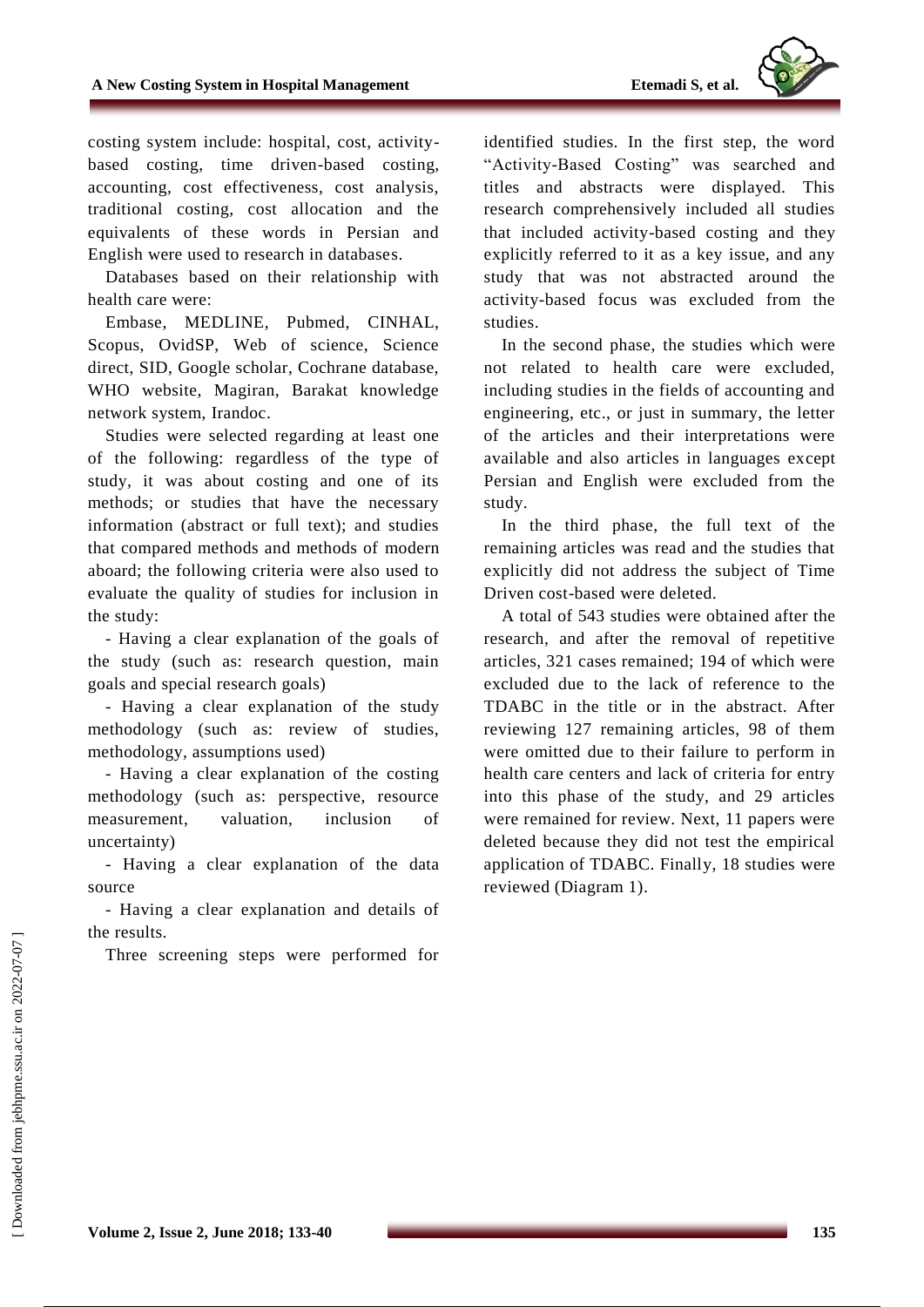

**Diagram 1.** Number of the studies that was were checked out.

## **Results**

Foster (1991) conducted a research to investigate the traditional costing systems and how they operate. In this regard the financial managers of some US-large companies were interviewed. The results showed that traditional costing systems were not able to provide adequate information for managers; therefore, 51% of managers believed that traditional systems did not provide adequate information on costing and pricing of products, 45% believed that the information were not precise and real and were not suitable for decision-making, 34% noted that because traditional costing systems were not able to evaluate staff performance, create dissatisfaction among them, 27% believed that provided information were not adequate and appropriate to analyze competition, and 11% believed that these systems were not compatible with organization strategies (13). Therefore, researchers started to develop a new efficient system for new needs of managers (14); which led into a new system, called Activity Based Costing or ABC (15). The ABC is intended to answer the following questions:

1.What activities do consumed organization resources have?

2.How much does it cost to do organization activities and process?

3.Why does the organization need to do activities and process?

4.What level of activities is needed to produce products and provide services? (16)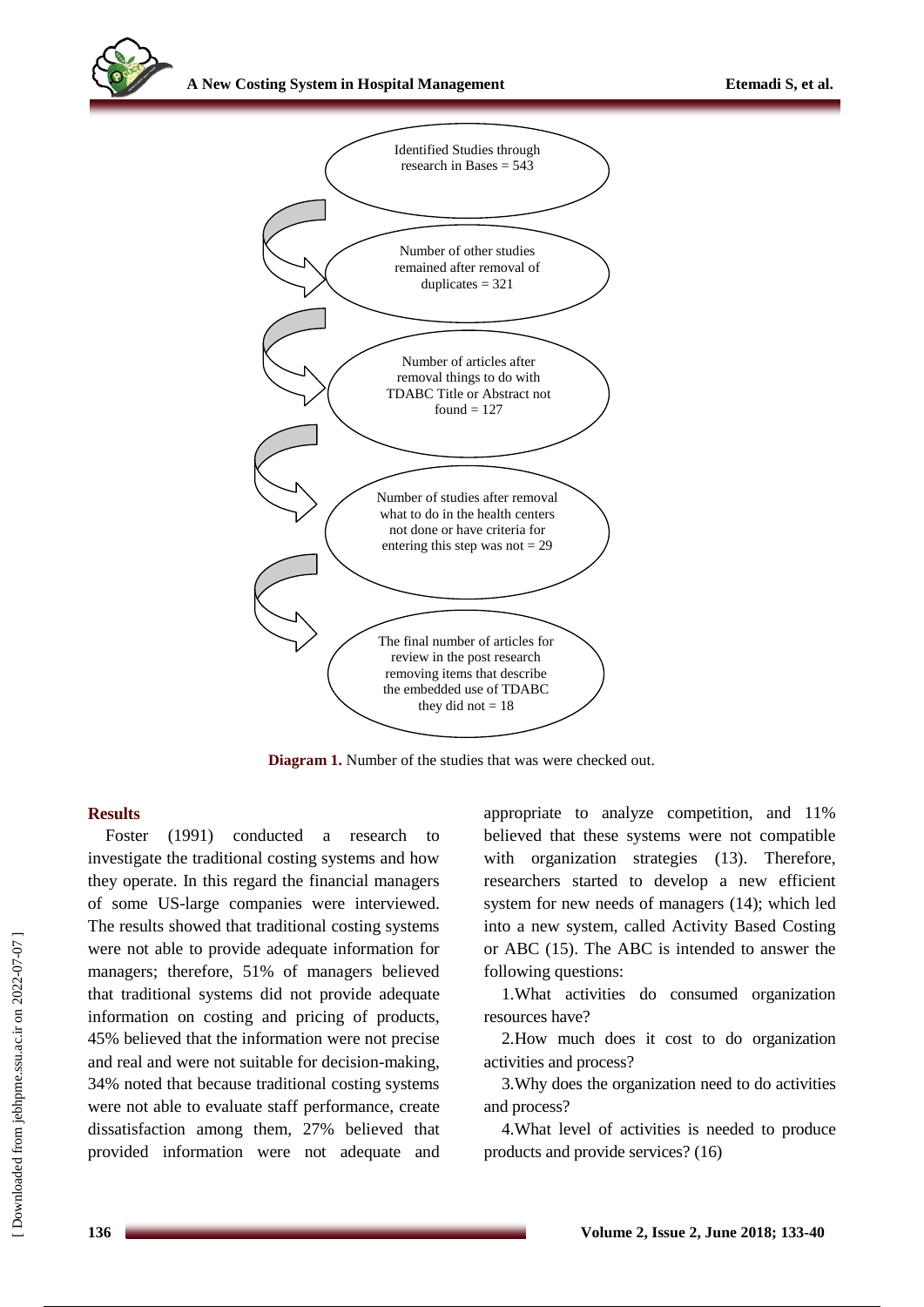

Disadvantages of the ABC model:

In the early years of the ABC introduction, it was recognized as a useful costing system for firms and organizations; however, because of technological advances, changing the working environment, changing the type of costs (overhead costs reduced and labor costs increasingly increased) lost its efficiency (17). The challenges that the ABC system was facing were as follow:

1.To attribute costs of resources to activities, activities and resource motivators must be identified. Thus, it increases costs and is time consuming.

2.Because the researcher's ideas and preferences are important factors in evaluating the time spent for activities, accrediting the costs allocated to activities is difficult.

3.Analyzing details of accounts and data collection process is time consuming and costly.

4.Updating the system after changes is difficult, that reduces the explanation power of the model.

5.Unused capacity of activities are ignored  $(10,17)$ .

The Appearance of the TD-ABC model:

To address the above mentioned problems, Kaplan and Anderson developed the TDABC. It estimates the system costs using 2 factors: (1) Capacity Cost Rate; and (2) Time (17).

The TDABC omitted the resource cost of activities and included the time equations in order to reduce motivators and complexity of operations. This time equations, shows the required time to operate the procedures. Therefore, the main focus of the TDABC is on process, not on activities, which simplifies the costing system (10).

Advantages and disadvantages of the TDABC are briefly mentioned in Table 1 (14, 18).

If required time for performing activities could not be scheduled appropriately or if activities do not perform in a harmonized pattern, the TDABC will not be useful. This is the main point that led into introduction of the TDABC for diagnostic departments (19).

TD-ABC Implementation Steps:

TDABC implementation process can be divided into 7 steps, as shown in table 2 (20).

| Table 1. Advantages and disadvantages of the TDABC |  |
|----------------------------------------------------|--|
|                                                    |  |

| <b>Disadvantages</b>                            | <b>Advantages</b>                                                   |  |  |
|-------------------------------------------------|---------------------------------------------------------------------|--|--|
| 1. Because the information required for the     | Precise models could be created easier and faster.<br>1.            |  |  |
| TDABC are collected from two different          | The system could integrate with enterprise resource<br>2.           |  |  |
| management and staff, provided<br>sources,      | planning and customer relationship management, and more             |  |  |
| information are less trustable than the ABC.    | dynamism.                                                           |  |  |
| Some ethical issues may not be considered<br>2. | Easier update with regard to orders, process and customers.<br>3.   |  |  |
| in the TDABC that may result in some            | Ability to objectify efficiency and used capacities.<br>4.          |  |  |
| derivations from reality, since there is a      | Through forecasting demand for resources provides the<br>5.         |  |  |
| possibility that staff report the required time | ability for budgeting based on resources and capacities.            |  |  |
| inappropriately<br>and the management<br>of     | Provides the ability for easier and cheaper maintenance.<br>6.      |  |  |
| collected information could be subjective.      | It can be applied to all industries and corporations with<br>7.     |  |  |
|                                                 | different complexities in customers, process, and products.         |  |  |
|                                                 | In traditional systems, identified costs are divided on all<br>8.   |  |  |
|                                                 | users, but in the TDABC, the identified costs are divided based     |  |  |
|                                                 | on the duration of using and the cost of unused capacities will not |  |  |
|                                                 | be divided automatically; however, these costs report clearly and   |  |  |
|                                                 | are prepared for managerial purposes;                               |  |  |
|                                                 | Costs are highly transparent and explainable for managers.<br>9.    |  |  |
|                                                 | It's an appropriate cost model that can show the required amount    |  |  |
|                                                 | of efforts for each product or customer, as it's a simple method    |  |  |
|                                                 | for managers.                                                       |  |  |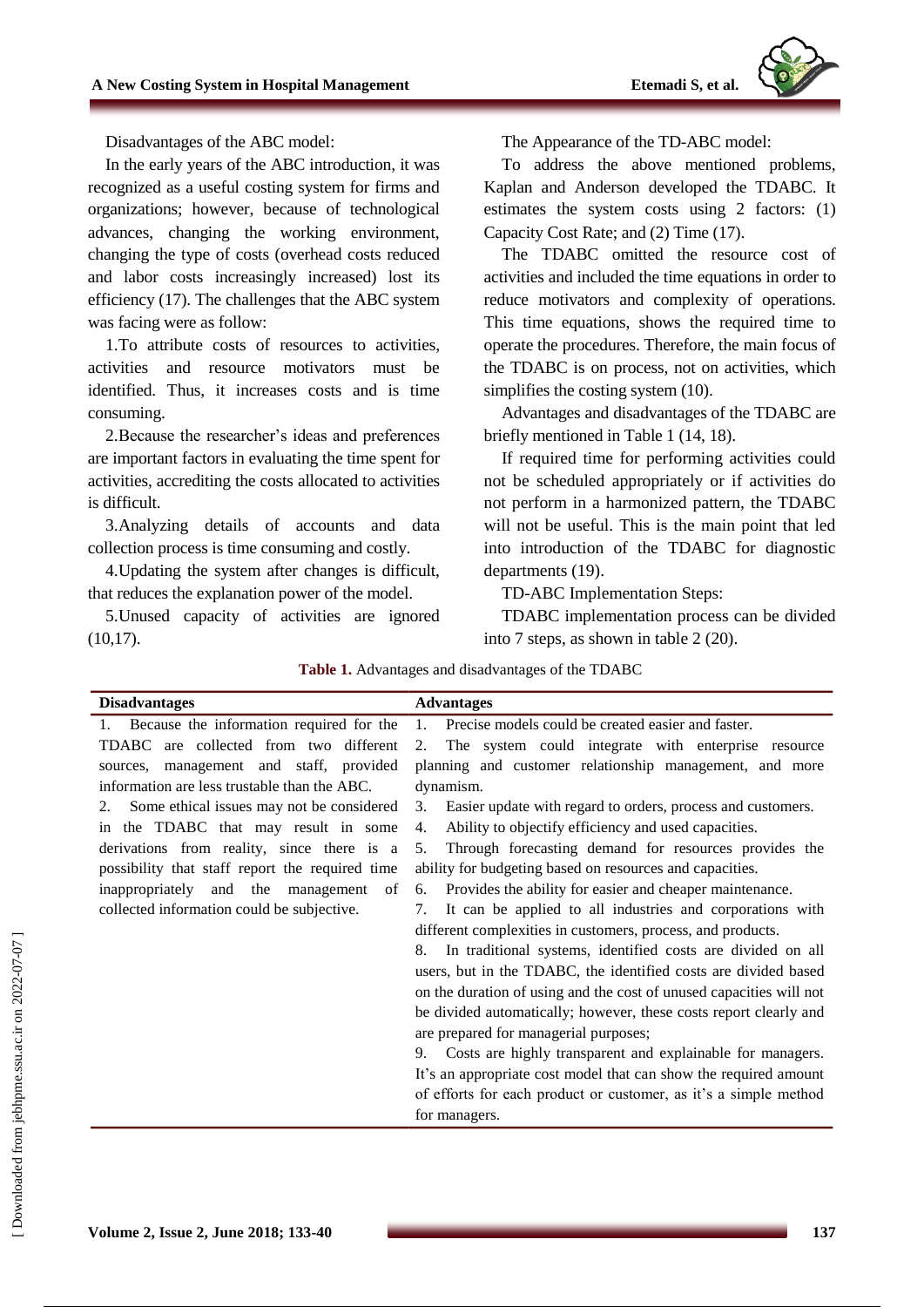

| <b>Steps</b> | <b>Topic</b>                                                                                                              | <b>Description</b>                                                                                                                                                                                                                                                           |
|--------------|---------------------------------------------------------------------------------------------------------------------------|------------------------------------------------------------------------------------------------------------------------------------------------------------------------------------------------------------------------------------------------------------------------------|
| Step one     | and<br>Identifying<br>resources<br>groups<br>services process and subgroups                                               | Resource groups show departments and parts of the<br>organization that generally have different functions.                                                                                                                                                                   |
| Step two     | of<br>Estimating<br>expire<br>the<br>cost<br>which<br>by<br>using<br>are<br>resources<br>resource groups and departments. | In this step it is necessary to identify resources pooling,<br>related costs and operational costs. Based on Caplan and<br>Anderson (1999) resources pooling could be divided into<br>two parts, direct and indirect. Operational capacity<br>shows the real available time. |
| Step three   | Calculating the cost rate of producing<br>resources that are using.                                                       | Cost rate is equal to total cost of resources divided by<br>operational capacity                                                                                                                                                                                             |
| Step four    | Equal time development                                                                                                    | Required time for performing activities must be<br>determined. In most of the industries, the required time<br>to perform an activity is closely linked to quality and<br>efficiency.                                                                                        |
| Step five    | Estimating the demand for resources,<br>based on the costs issues                                                         | Demand for resources is conditioned on outputs. in order<br>to improve implementation, shorter time periods can be<br>used to investigate demand for resources                                                                                                               |
| Step six     | Calculating the total cost                                                                                                | The total calculates in this step. It is equal to estimated<br>time of activity $\times$ operational production cost rate                                                                                                                                                    |
| Step seven   | Concepts and managerial applications                                                                                      | Reviewing and analyzing results by managerial views                                                                                                                                                                                                                          |

|  |  |  | Table 2. The TDABC implementation steps |  |
|--|--|--|-----------------------------------------|--|
|--|--|--|-----------------------------------------|--|

## **Example**

The following example provided a detailed explanation of the TDABC (11):

There are 6 tests essential in hospital for each patient who had opened and closed gallbladder surgeries. At the same time each of the surgery need 5 tests, in addition, 105 patients without surgical operations need approximately 140 tests. Therefore, in 4 groups of patient in the general surgery department totally 228 tests per month were required (by the way, the cost of laboratory tests is 1368/7 \$ in a month). In this respect, the laboratory staff needed about 2498 minutes to perform these tests; each of laboratory staff work 2496 hours or 149760 minutes in the hospital each year, they spent 22464 minutes (15% of their time) to rest and training, and 127296 minutes per year which is equivalent to 10608 minutes per month, remains. There are 5 personnel in the laboratory and they do the same services in an equal level for other departments of hospital. Therefore, the operating capacity of laboratory personnel for each unit is calculated as follows:

Practical capacity of the laboratory personnel = 5 laboratory personnel / 20 departments  $\times$  10608  $min = 2652$  min per month

Thus, laboratory personnel spend 2652 minutes as the practical capacity for the activity of laboratory test. In addition, the capacity cost rate should be computed as follows:

Capacity cost rate =  $$1368.7 / 2652$  min = \$0.516 / min

The calculations show that only about 94.19% (2498 min / 2652 min =  $0.9419$ ) of the practical capacity was used by the laboratory staff for productive and useful work and 154 minutes (2652  $\frac{2498}{ }$  = 154 minutes) is found as the unused capacity in the hospital. In addition, \$79.5 (0.516 / min  $\times$ 154 minutes) is obtained as the cost of unused capacity.

The reports from TD-ABC show that estimating and elapsing time of each activity, cost, cost price services and resources must manage request and demand of activities. It also refers to the different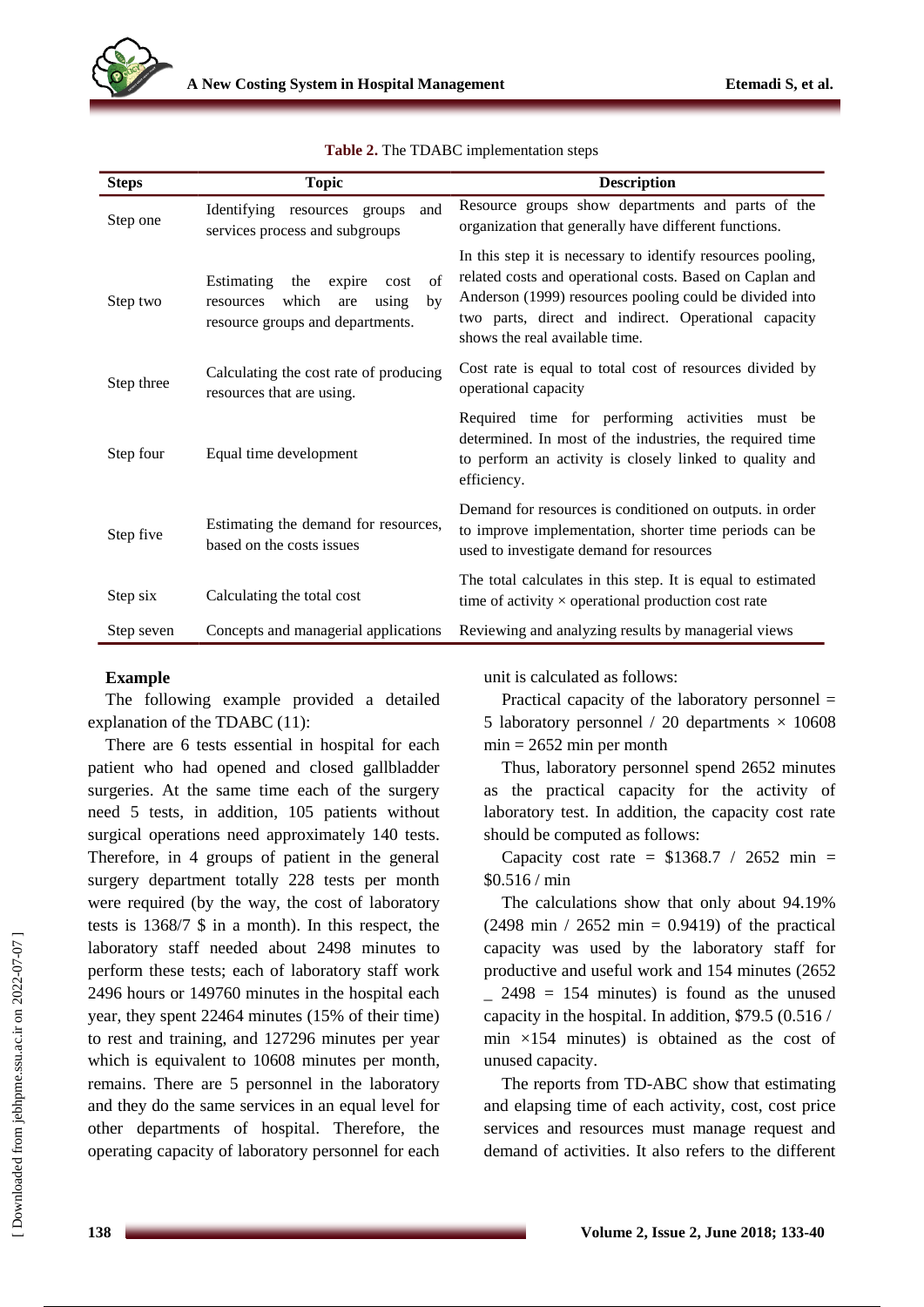

between supply capacity and used capacity. Administrators will be also able to review the cost of unused capacity and do something to reduce the supply of resources and related costs.

The exact cost estimation is necessary for intervention for economic assessment. In this study, a complete map of Time-Driven Activity-Based Costing was presented as an appropriate tool to allocate costs in costing issues. The TDABC model, compared to the traditional models, is using stimulants time to allocate cost to activities, and by placing the stimulants in the time equation, consider all differences in certain activities.

Choosing each of methods of costing such as Activity Based Costing or Time-Driven Activity Based Costing is depending on large structures like: the situation of information and financial systems in the organization, organizational structure, the accuracy required in determining the cost of the products. The accuracy of information is in addition to simply of running costing systems and can have many benefits for managers. The results show that the TD-ABC model do not need to identify all resources, activities and drivers, and

## **References**

- 1) Demeere N, Stouthuysen K, Roodhooft F. Time-driven activity-based costing in an outpatient clinic environment: development, relevance and managerial impact. Health policy. 2009; 92(2): 296-304.
- 2) Nasiri pour AA, Tabibi SJ, Maleki MR, Nowruzi T. Calculation of the price of all of the services of Clinical Laboratory of Vali-e-Asr Hospital in Tehran using cost-based method of activity. Journal Hospital. 2009; 8(3): 5-7. [In Persian]
- 3) Graf J, Graf C, Janssens U. Analysis of resource use and cost-generating factors in a German medical intensive care unit employing the Therapeutic Intervention Scoring System (TISS-28). Intensive care medicine. 2002;28(3): 324-31.
- 4) Rajabi A. The role of activity based costing (ABC) system in governmental hospital services

it detoxifies the complexity, costly in implementation and the problems of updating of the activity based costing model. In addition, in order to integrity of the TD-ABC, this model must be used in the departments that do their activities in a same period of times, and according to this, time-driven activity based costing was explained just for diagnostic sections (NOT clinical sections) in hospitals.

## **Acknowledgements**

Thanks are due to Dr. Sajjad Khosravi for revising the article.

## **Conflicts of interest**

The author has no conflict interest.

## **Authors' contributions**

Etemadi S, Mohammadi B, and Akbarian Bafghi M.j designed research; Etemadi S and Hedayati poor M conducted research; Tasavon Gholamhosseini M analyzed data; and Etemadi S, Akbarian Bafghi M.j wrote the paper. Akbarian Bafghi M.j had primary responsibility for final content. All authors read and approved the final manuscript.

in Iran. 2008; 10(2): 89-94

- 5) Huber M. Health expenditure trends in OECD countries, 1970-1997. Health Care Financing Review. 1999; 21(2): 99-117.
- 6) Mehrolhasani MH, Heidari MR, Rahimi Z, Emami M. Calculation of the cost of services in the clinical laboratory part of Shafa hospital in Kerman based on activity-based costing method. Asrar Quarterly. 2011; 21(4): 587- 95.[In Persian]
- 7) Asefzadeh S. Health economy. Tehran: Danesh-e-Emrooz publications; 1992. [In Persian]
- 8) Hadian M, Mohammadzadeh A, Imani A, Golestani M. Analysis and unit cost estimation of services using "Step-Down Method" in Fatemieh Hospital of Semnan University of Medical Sciences-2006; Iran. 2009; 12(1): 39-48.